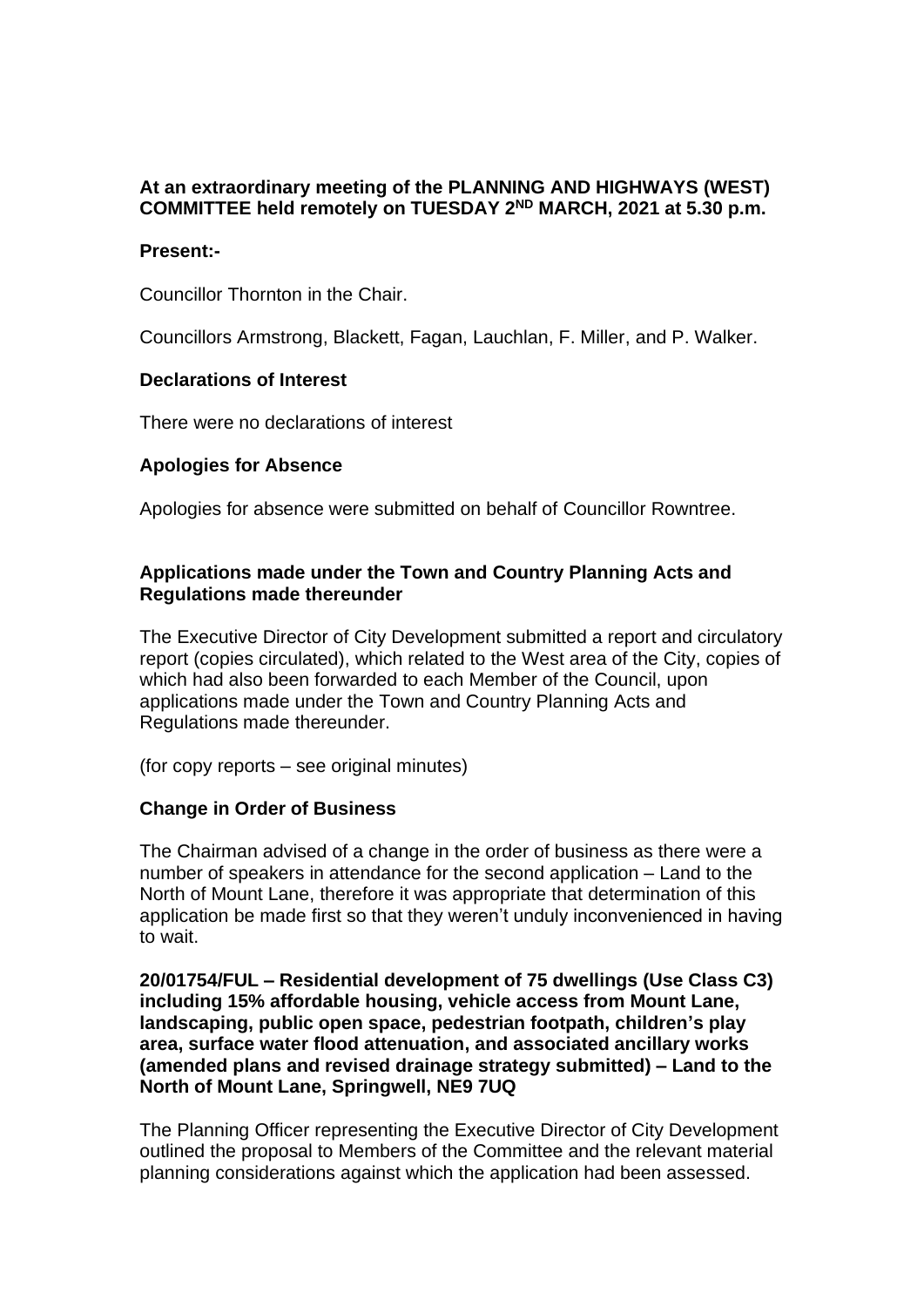Councillor Fagan referred to Page 21 of the report and the NHS CCG comments that this development would overwhelm the local primary care infrastructure and requested a payment of £56,700. Councillor Fagan enquired if this had been addressed or was going to be addressed in the Section 106 agreement.

The Planning Officer advised that the request had been considered by Officers who had been in discussions with the CCG over a number of years and the current position was that Officers were not satisfied that the information provided to underpin the requests made by the NHS and CCG was robust and did not think that the figures used were appropriate for the request that was being made. Officers also had concerns over how the money would be able to be spent and Officers did not think it would meet the tests set out in National Planning Policy Framework and Community Infrastructure Levy Regulations so on that basis they did not think it was something that we were in a position to request from the developer as it did not meet the statutory tests.

Councillor Fagan enquired if Officers believed the local NHS primary care services would not be overwhelmed by this development and the local services would be able to take on these extra 75 dwellings.

The Planning Officer advised that he had checked with the Health Centres in the locality, within Wrekenton and in Washington and all local health centres did appear to be able to take on new patients, which suggested that there wasn't an overwhelming issue with capacity in those areas. Any section 106 requests that comes in does have to meet relevant tests in the National Planning Policy Framework and Planning Regulations. The information provided to the Council from the NHS and CCG, Officers did not feel was robust to pass those tests.

Councillor Blackett commented that he understood some of the land that the houses would sit on were being removed from the greenbelt and enquired if any other parts of the development would touch on parts of the land that was still part of the greenbelt and if so what proportion would still be greenbelt.

The Planning Officer advised that the area covered by the housing development was allocated for housing through Policy HJ1 and was removed from the greenbelt on the adoption of the plan, the development site does include areas which remain in the greenbelt and that was the corridor for the footpath connection to the North, the route of the access road down to Mount Lane to the South, there was also a strip of land immediately along the western boundary which was out with the allocated area and remains within the greenbelt. Officers had considered the development that was proposed within the greenbelt against national greenbelt policies and they had found that the development which involves the footpath, the access road and areas of landscaping and sustainable drainage infrastructure, they had found that not to be inappropriate within the greenbelt, so did not feel there was any conflict with national greenbelt policy in terms of what was actually being proposed.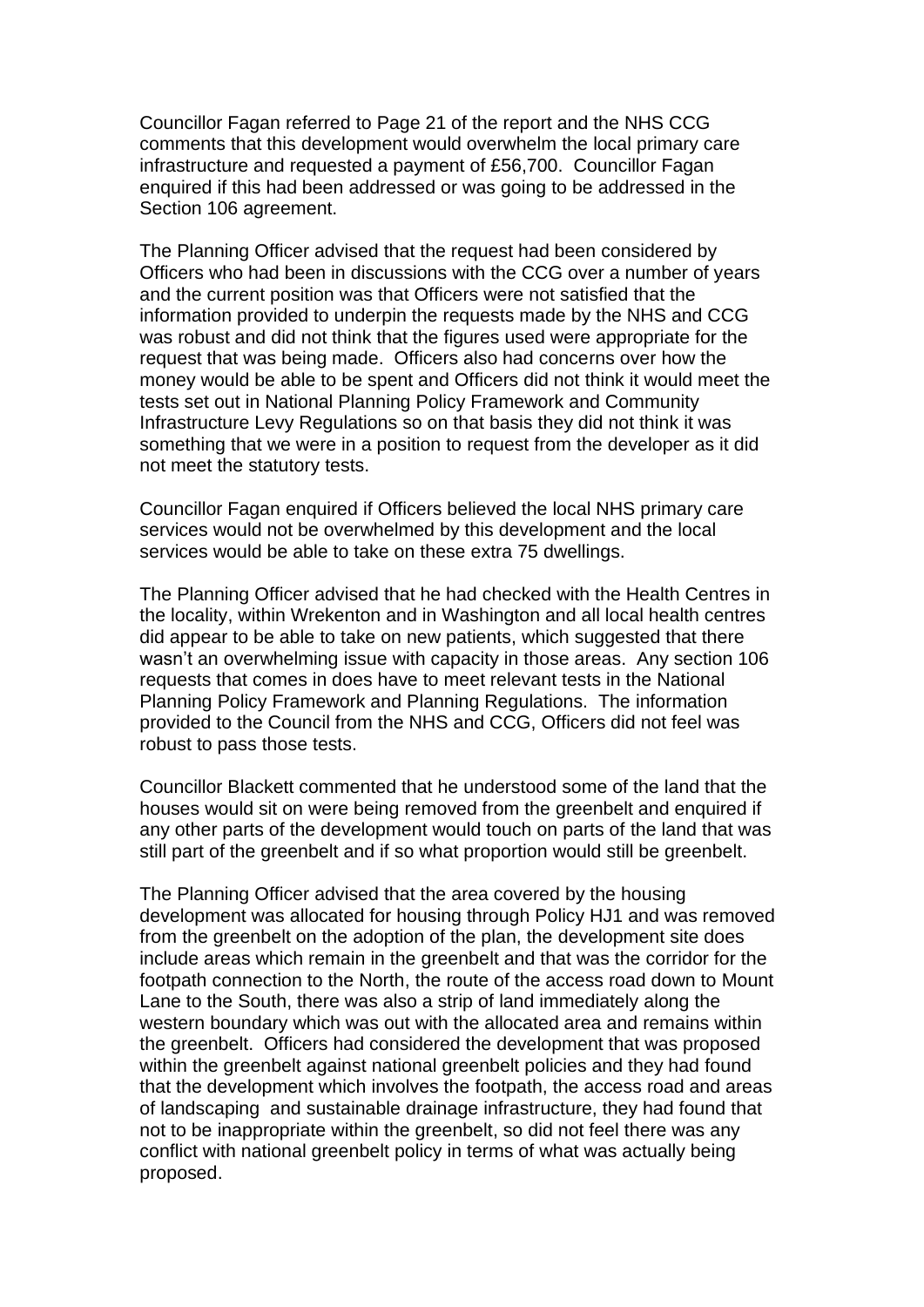Councillor Armstrong enquired as to what respect this development accords with the Councils Climate Emergency declaration as we were building over green spaces, adding to the problem and the emergency we were currently facing.

The Planning Officer advised that the site was allocated for housing development through the adoption of the Council's Core Strategy, this site was envisaged to come forward for housing to meet the Councils housing land supply needs and its housing delivery needs. In terms of sustainability Officers did feel that the site was well connected to the local footpath network, attractive routes created for pedestrians and routes to local public transport options and the developer has also agreed to make a contribution to encourage the use of local public transport through the delivery of travel tickets and the developer has also set out within the supporting documents within the application to have sustainability principles of the construction of the development.

The Chairman introduced Councillor H. Trueman who wished to speak in objection to the application as the Ward Councillor for this area. Councillor Trueman advised of historic concerns over the infrastructure in the village and commented that anyone who has travelled through Springwell will see that, it was unlike any other part of the City.

Councillor Trueman advised that the people who live there are very proud of where they live, they get involved in their surroundings with the aim to improve them and there was some fine examples of this. Councillor Trueman commented that he did not believe Mount Lane was a road big enough to take the amount of traffic that would come on to that entry and exit. Mount Lane was a typical village track/road with a bend that when he has travelled on has had oncoming traffic come onto his side of the road, so it was a very poor road for the access and exit of the traffic that would be generated.

Councillor Trueman commented that looking at the 1288, which was the main road through Springwell, it has never been big enough or good enough for the traffic that it sees today, it has become a rat run to and from the A1 and it was only designated as a B road to take high roads not wide roads.

Council Officers working with residents had chicaned parts of the road to tackle speeding motorists rather than use speed cushions and whilst done with good intentions this has created problems for the road. This road had a chapel, a school, a club and pub, a very well used community centre, a Quarry and some industrial use. Councillor Trueman did not think use of Mount Lane was acceptable and he certainly did not think using the B road was acceptable for this development

Councillor Trueman advised that the residents take a great pride in their area and have researched this development a great deal and will show in their representations that their objections are based on planning grounds, they are not "NIMBYS".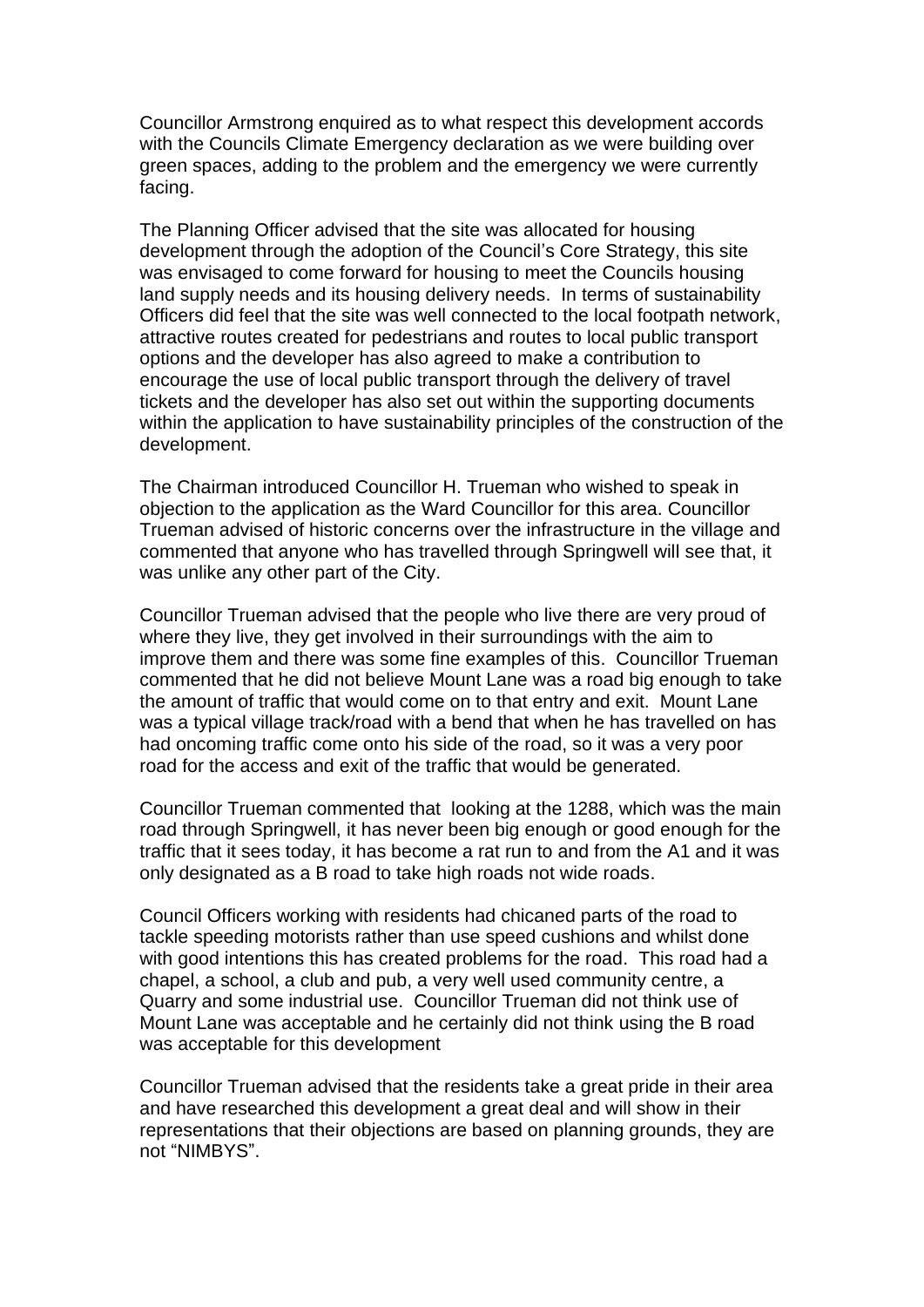Councillor Trueman also wished to stress that putting a footpath on Mount Road would result in that road becoming even more narrow and referred to the recent application for the Quarry in which the Council conditioned that their own vehicles would not travel through Springwell when delivering rubbish to the tip, however he had received reports recently of wagons using this route and Enforcement Officers have had to become involved.

The Chairman introduced Ms Liz Reid who wished to speak in objection to the application. Ms Reid advised that she was part of Springwell Village Residents Association, speaking on behalf of residents here, many of whom have submitted the 505 objections to this application.

Ms Reid commented that residents supported the Core Strategy and accepted that this site was allocated for around 60 houses, but none of the people involved in this, planners, applicants and their consultants or the committee lived here. They did and they know exactly what the practical implications of these proposals were.

In developing the Core Strategy the Council ignored over 8000 objections, it took a Planning Inspector to visit just a couple times to work out that those objections were valid. The same inspector supported approximately 60 houses on this site. The Council adopted the Plan and even they are now accepting that 75 is significantly more than that. So there was agreement that there are too many houses.

Ms Reid commented that it seemed that this alone was not grounds to refuse. Apparently, If the applicant promises to address policy issues by planting a few trees and hedges and putting in a footpath, too many houses on the site is ok. Affordable housing that is different from the other houses and stuck in the farthest most awkward corners of the development is also apparently acceptable, this was shocking.

Despite this and with over 500 objections covering at least 34 places where the proposals go against the Local Plan caused overwhelmingly by the practical implications of over-development, approval was still recommended. This does not mean Planners were right and we were wrong, it simply means they disagree from the comfort of their desks finding ways around the Core Strategy rather than complying with it.

The report sets out the objections and the responses to them – independent response is scarce and is never based on what it is actually like to live there. When the applicant engages consultants to articulate responses the inevitable result is reports that favour the proposals. They effectively say how the applicant can get around the policy demands. They simply confirm what the applicant said in the first place.

Ms Reid stated that examples of this included the difference between the applicant's consultants and Nexus, where the applicant claims the site is well served by public transport and Nexus confirm it is "tolerable". Nowhere near good as there is only one bus an hour and this stops at 4pm, and where they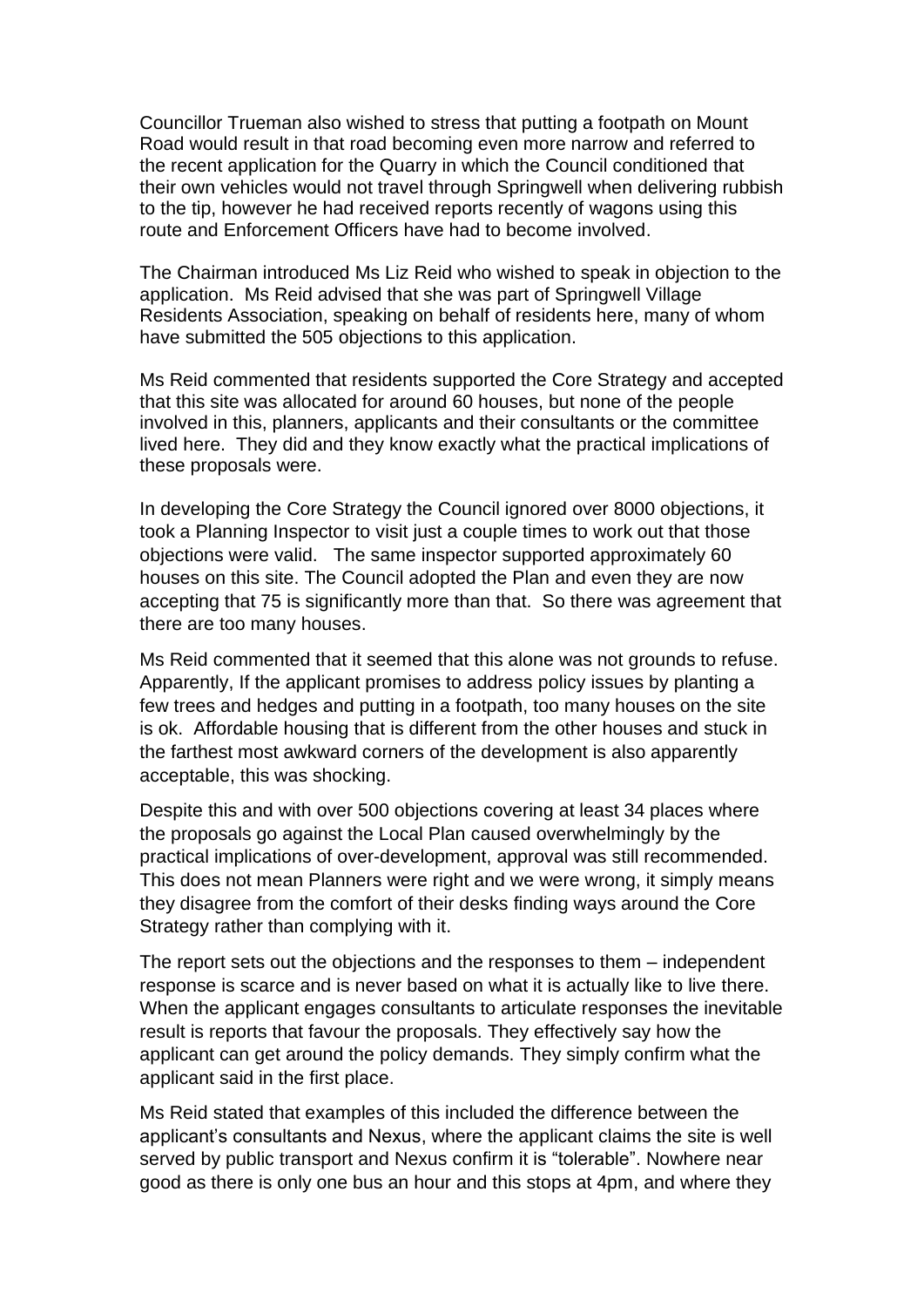claim employment sites were within cycling distance, they aren't. The main employment site of Team Valley is 4 miles away and also has no direct bus link. Springwell is on a hill as high as Penshaw Monument so would be too difficult to cycle.

Claims by the Applicant and Officers that the road network can accommodate the traffic generated by the proposals make it clear that their local knowledge is very poor and they don't understand the constraints of this pit village. The roads here were never built for cars and cannot be widened. These are people who don't have to take their lives in their hands to get kids to school or be late for work because of traffic jams on a daily basis , let alone deal with the absolute chaos if there are problems on the nearby A1M which was a regular occurrence.

Ms Reid further commented that the assumption that Mount Lane could take more traffic was ludicrous. It was a country lane already suffering from overuse with two blind bends and a terrace of houses at its pinch point. Ward members confirm this has been a problem for years.

Claims that the Quarry and the Bowes Railway present no noise issues also show a complete lack of local knowledge, on average there are lorries dumping 20 tonnes of rubble, 50 times a day on the site.

Ms Reid stated that the Applicants had crammed in as many houses as possible onto the site, and in doing so have had to encroach the greenbelt. They have gone along with making amendments to respond to objections where it has been relatively cheap and easy but stopped short of reducing the number of houses.

Residents were not asking to go against the Core Strategy, but asking the Committee to do their job and make sure it was delivered. They support the Local Plan and accept 60 houses on this site but not 75.

The Chairman introduced Dr Ian Edworthy who wished to speak in objection to the application. Firstly, Dr Edworthy wished to say that he had taken a long term interest in consulting with both the development of the local plan and this specific application and he found it disheartening that views that have been presented to the council by the residents of Sunderland seem to have been consistently ignored with regard to development matters.

For this application, he strongly believed that it should be rejected on the grounds that it includes development of the irreplaceable green belt in Sunderland. The HGA1 site in the local plan is 3.21 hectares, as specified in the latest SHLAA, but the application form requests development on 3.78 hectares of land. This discrepancy of nearly 20% of the size of the site is significant and means the proposals for development are not limited to the housing release site set out within the local plan. Dr Edworthy strongly believed that green belt boundary needed to be protected, it was stated that it should be defensible in the local plan and he thought that allowing development on green belt land sets a dangerous precedent for future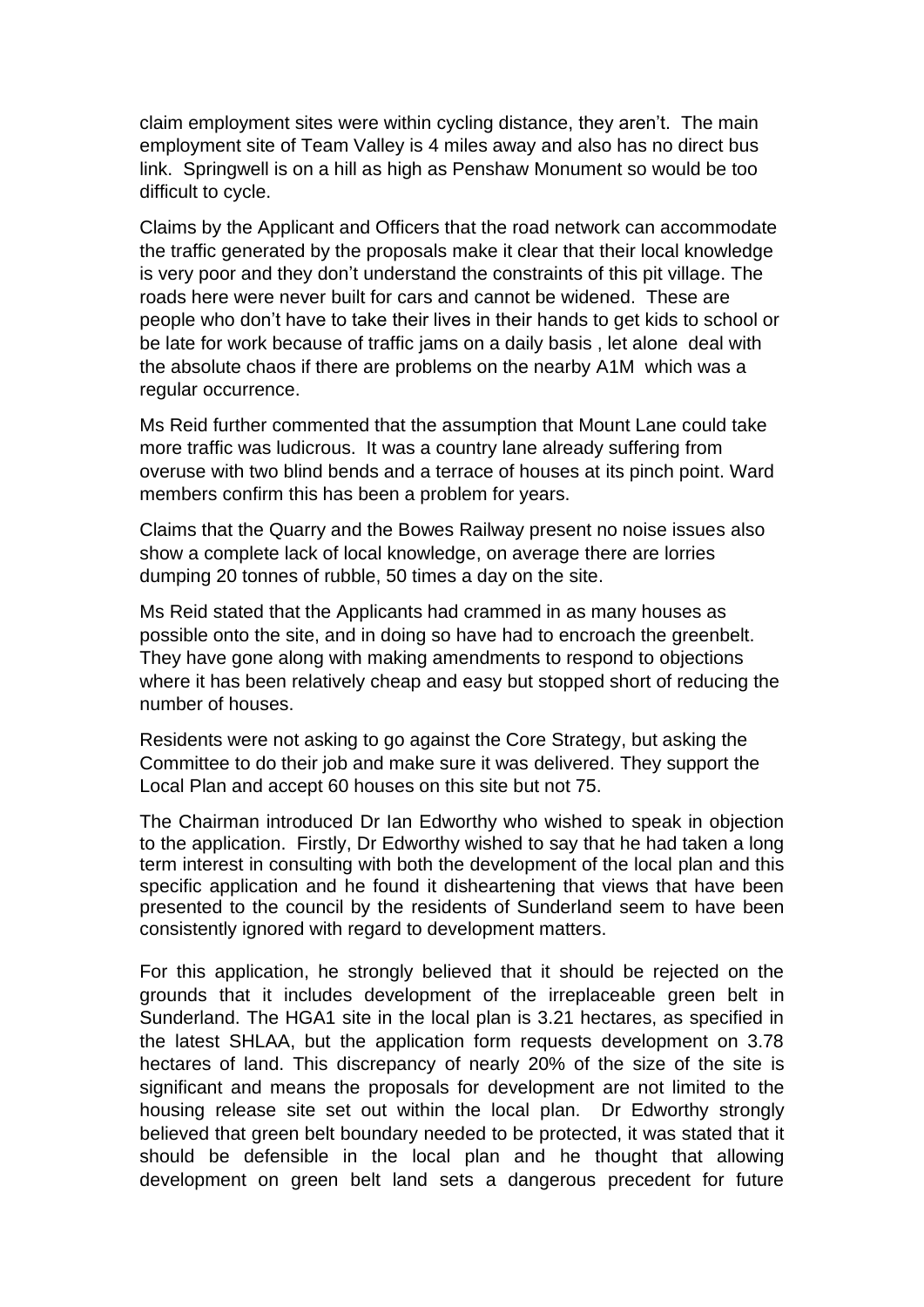development applications. Given the application is for 25% more houses than stated within the local plan housing target for the site, this suggests that the plans for this HGA1 site includes over development and wouldn't be able to fit all the landscaping and other nice amenities the developer wants to put in within the actual site boundary.

Dr Edworthy believed that the increased number of cars generated from this development, that includes over 200 car parking spaces for residents would cause significant traffic issues through the village. Even now, leaving the village towards Gateshead causes lengthy delays at the junction with Springwell Road and the potentially additional 200 cars will only make this situation worse and results in lengthy queues of traffic back into the village at peak times. There was also a single lane traffic calming measure in front of the Springwell Village Primary School playground which often has stationary traffic waiting there and Dr Edworthy queried if the planning officer had considered the potential negative health impact on the pupils in the school from the increased pollution generated from an additional 200 cars. This did not seem to be sustainability minded.

Dr Edworthy commented that he was genuinely concerned about the fact that this application would remove the current flood defences that have been installed at great expense to the council. These have made a massive difference to the risk of flooding in the village and to remove them and replace it with a stagnant pond that will require regular maintenance seemed ludicrous. Also, the fact that the pond would be placed next to a children's play area seemed a potentially dangerous proposition. At no point in the application report on flooding commissioned by the applicant is the fact that an underground reservoir is being built on the land adjacent to the site considered or what potential impacts this will have on flood risk for the area and the suitability of the proposed SUDS pond. The applicant was aware of the reservoir plans since the applicant owned the land before Northumbrian Water and requires the reservoir access road to get to the development site.

Dr Edworthy questioned the timing of the development of this specific site at this time. At the consultation meeting for the local plan with the planning inspectorate it was clearly stated that this site was not within the current 5 year housing supply plan but for later development, so he wondered why there was such a rush to develop this greenfield site ahead of the many suitable brownfield sites that were within the current 5 year housing supply plan, particularly at this incredibly challenging time and the downturn in the economy that had seen the pressure on the housing market shrink considerably. Is this development really what Sunderland needed right now?

In the local plan it was highlighted that there was a lack of council tax band F and G homes in Sunderland and during the consultation events he attended this site was identified for this requirement, how many homes in these bands will this development deliver for Sunderland? In addition, related to the timing of the development, the traffic involved would be a major concern since the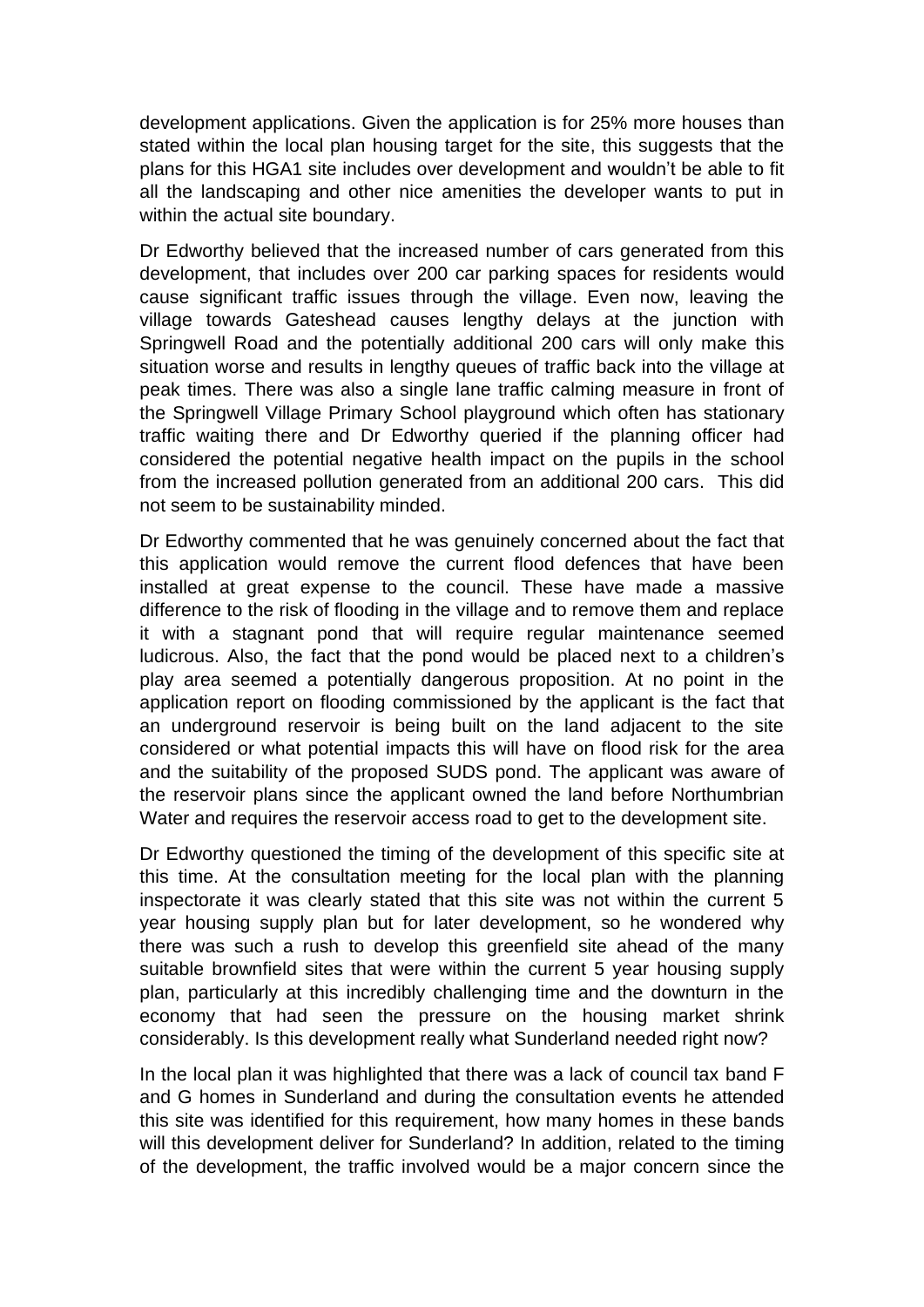approved reservoir would be under construction simultaneously, adding many vehicles to a narrow road furthermore additional noise and pollution.

Another concern Dr Edworthy raised was the lack of local input into this, and queried if the planning officers for this application had visited the site. When he attended a meeting to consult on the draft local plan, the planning officer he spoke to admitted having never been to Springwell Village despite the draft local plan recommending housing release sites. This should not just be a paper exercise, this should be an active exercise in understanding the specific needs and requirements of the ward, the ward councillors and large numbers of the residents have made suggestions regarding the development to which the applicant has paid no attention to. Dr Edworthy commented that he was sure if the development was within your wards you would want the developer to work with the local community and provide what is required to meet the needs of the ward and the City of Sunderland.

Therefore, he urged the Committee to turn down the application at this time, as it does not comply with the local plan or the recommendations of the planning inspectorate following the consultation exercise, it was not in the plan for development for the next 5 years, there were flooding concerns, the plans for the site include overdevelopment in terms of number of houses and extending the boundary of the site, the traffic concerns and safety issues about placement of a children's park adjacent to a pond and the main entrance to the development. This development was not in the best interests of Sunderland at this time, this application was to maximise profits for the developers with no regards to the opinions of the people of Sunderland who know the area and have no monetary gain to be had.

The Chairman introduced Mr Dean Proudfoot who advised that as a residential and commercial neighbour with a shared boundary to the above application, he would like to register both his support and concerns for the proposed scheme.

Mr Proudfoot welcomed and supported the much-needed additional housing stock that the scheme would add to the local community along with the economic boost the new homeowners would bring to local businesses like his own.

Mr Proudfoot stated that he was concerned and uncertain however that sufficient attention had been paid to the mitigation of sound transmission between his business, Fernhill Animal Board, and the nearest dwellings proposed by the developer therefore he wished to remind the Planning Department of planning approval reference."15/00264/FUL - Demolition of smaller existing stables and erection of dog kennels and conversion of larger existing stables into a cattery"

While final completion of the kennels had been delayed due to the Covid-19 pandemic, demolition of the existing stables had recently been resumed and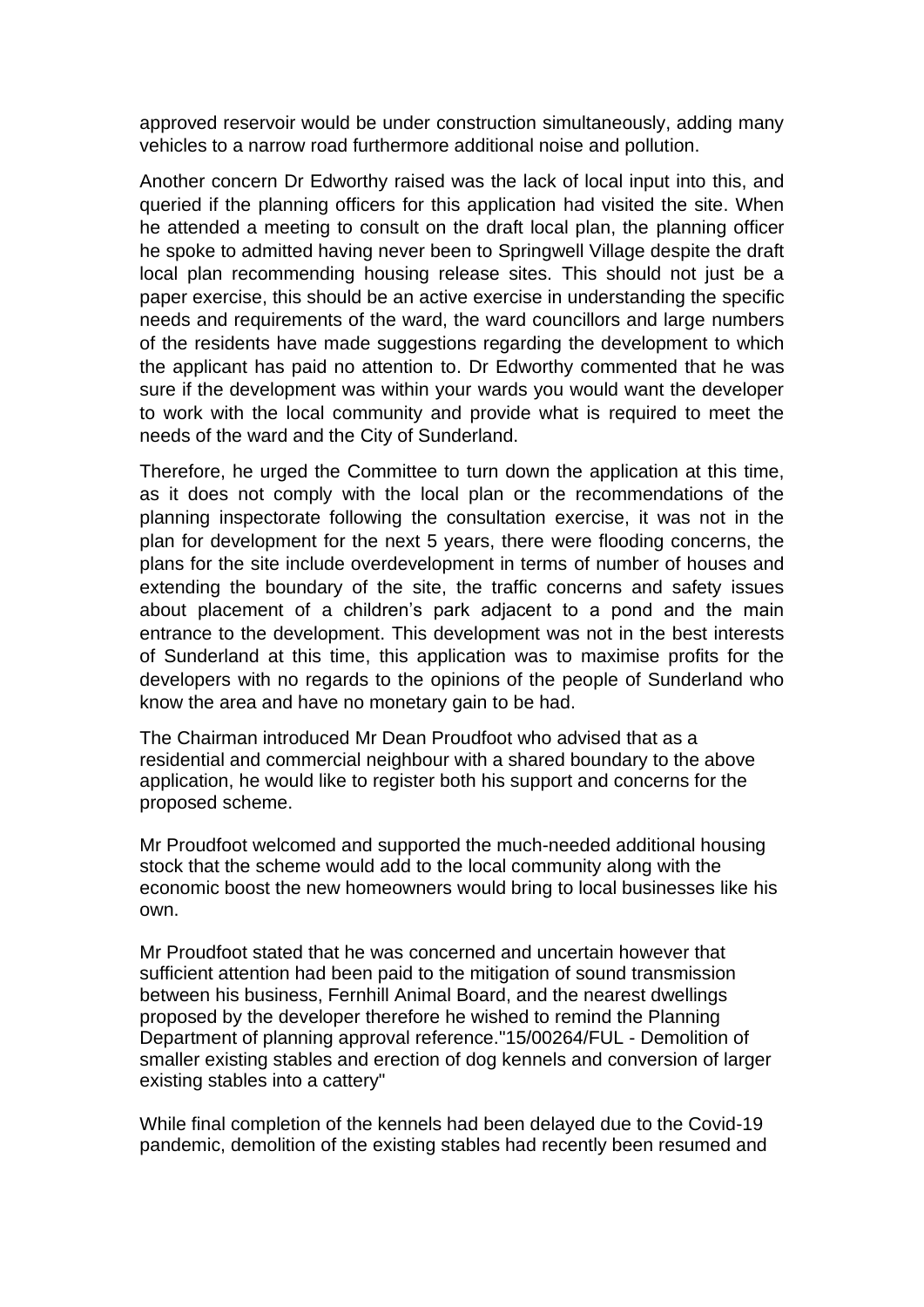they anticipated construction to complete in the summer, with commercial operations beginning in September 2021.

Mr Proudfoot added that while Fernhill Animal Board welcomes their new neighbours and potential new customers to their community, they request any planning approval be granted conditionally on the developers providing sufficient noise mitigation measures so as future occupiers do not suffer nuisance from the expanded kennels and cattery.

The Assistant Director of Infrastructure, Planning and Transportation read out the written statements received from objectors to the application, which were as follows;

Councillor Bernard Scaplehorn submitted a representation opposing the application as Ward Councillor for the area. Councillor Scaplehorn advised that he had worked in the community in Springwell Village for more than 30 years and much of that time had been spent in trying to do something about the horrendous traffic that goes through there every day. It had got worse year on year.

Residents on Mount Lonnen have a lot to put up with. They have no alternative but to park cars opposite their houses and there was nowhere else. So vehicles traveling west have to go to the wrong side of the road meeting on-coming traffic head-on, right outside people's front doors. You risk getting run over when you talk to your neighbour or knock at someone's door.

This happens a lot because the traffic is heavy as it's used as a rat run constantly. There was room for only one car to pass the blind bend at the end of the road so at peak times cars queue along the narrow country lane and when there's a problem on the A1, which was often, there is chaos.

In the centre of the village it is worse. To stop speeding they have had to put a chicane outside the school, and it hasn't worked. They've installed a 20mph limit but it's not policed therefore it doesn't work.

Councillor Scaplehorn advised that Parents were worried about safety with the school gates having been wrecked in a crash so it did not inspire confidence.

Everything has been tried but the reality was that too many cars go through a village that simply cannot cope. It's unsafe and intolerable for the people who live there. We should not make it any worse.

Councillor Scaplehorn stated that as an authority we have adopted a plan that took five years and hundreds of thousands of pounds worth of public money to complete. It was up to us to stick to it. All of the issues have already been thought through so why were we revisiting them after only a year.

We should be grateful for communities like this who stick together and do their best to make it a good place to live. We've already approved a reservoir that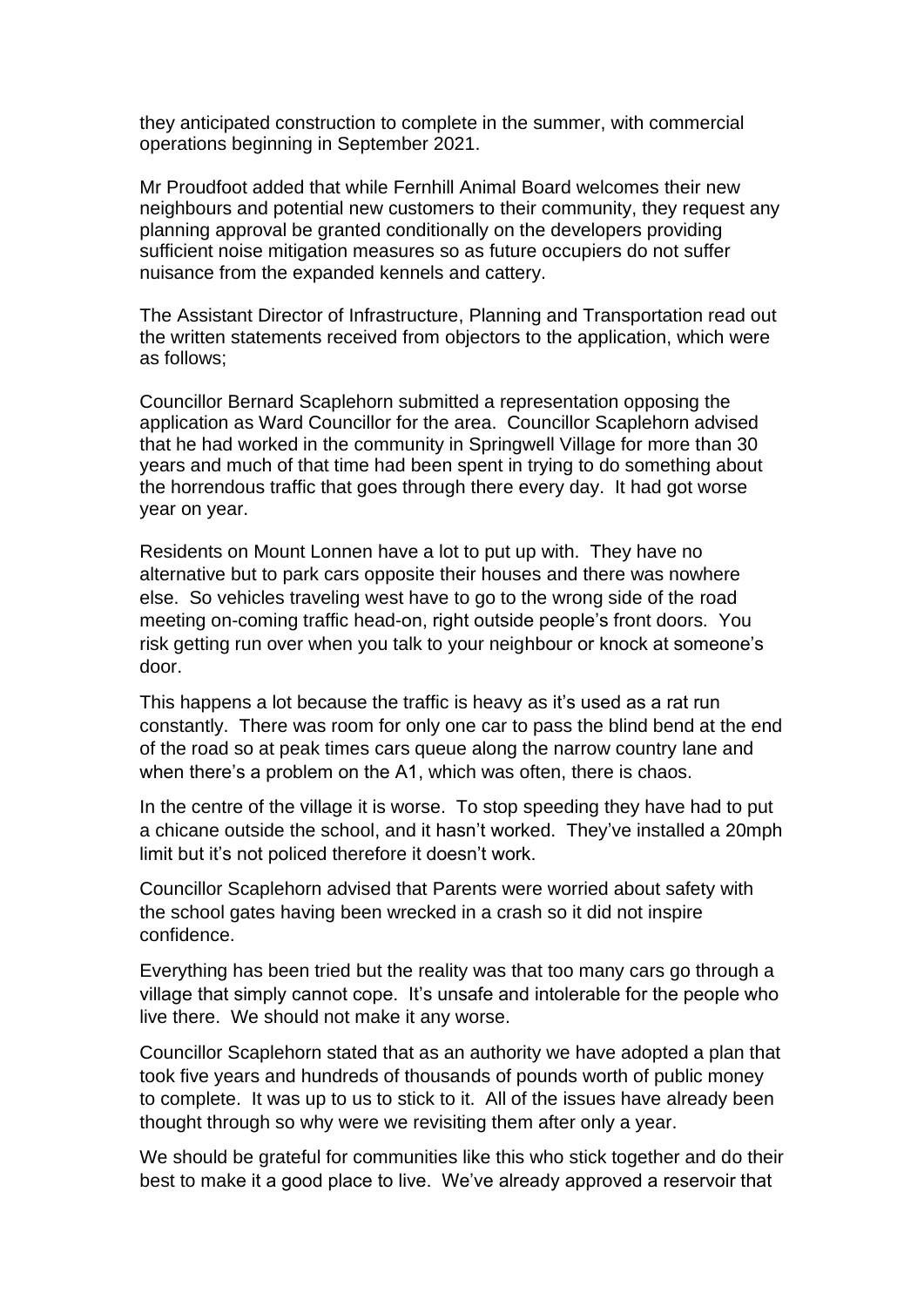will see a field where horses now graze turn into to an escarpment as high as the houses and where there was supposed to be reinstatement of countryside, Thompsons are now able to operate indefinitely.

Councillor Scaplehorn believed enough was enough. The plan says "approximately 60" houses. This was 25% more, so 25% more traffic and 45 more cars on the road, 25% more emissions, 25% more environmental impacts, and 25% more pressure on local health services.

The village would be hard pushed to cope with 60 houses, we should not make it worse by approving 75.

A Ms Pauline Cooper submitted a representation stating why she felt that permission should not be granted. Ms Cooper stated that there was good reason why there are over 500 hundred objections to this planning application as residents who lived here know exactly how detrimental it would be.

The developer and everyone connected with this application have either ignored, not understood or not dealt adequately with a number of issues, some of which conflict with Council policies. The proposals would result in massive overdevelopment of the site. At the first stage of the CSDP process 48 houses were proposed here, later increased to 60 and residents were assured by Policy Planners that this would not increase. We are now faced with 75 houses, an increase of 25% from that agreed by both the Planning Inspector and the Council.

Planners now agree that 75 is significantly more than the 60 in the plan. Ms Cooper queried how this could possibly be acceptable. Ms Cooper commented that to add insult to injury, the developer was proposing to take up adjoining green belt land to facilitate the development. There would be no need for this if the original housing numbers were adhered to.

Overdevelopment would result in significantly more traffic, more pollution, more environmental destruction and would make the road network in and around the village less safe. The only access road to the proposed development was off Mount Lane, a narrow country lane used by walkers, joggers, cyclists, dog walkers and the local horse riding community. This lane was in a state of disrepair and has a dangerous double blind 'S' bend at Mount Lonnen, where traffic was forced onto the wrong side of the road due to parking by residents who have no option but to park there.

Traffic exiting Mount Lane to the East has to join Springwell Road where traffic joining from the B1231 regularly exceeds speed limits. Springwell was a former pit village with narrow, congested roads not constructed to cope with existing traffic, let alone extra traffic from an overdeveloped site. Springwell Road suffers from high amounts of traffic from elsewhere that uses the village as a rat run and was difficult to access, particularly at morning evening rush hours.

Ms Cooper informed that during the 20th Century, Springwell Village had 17.9% growth rate. This was appropriate and development was clustered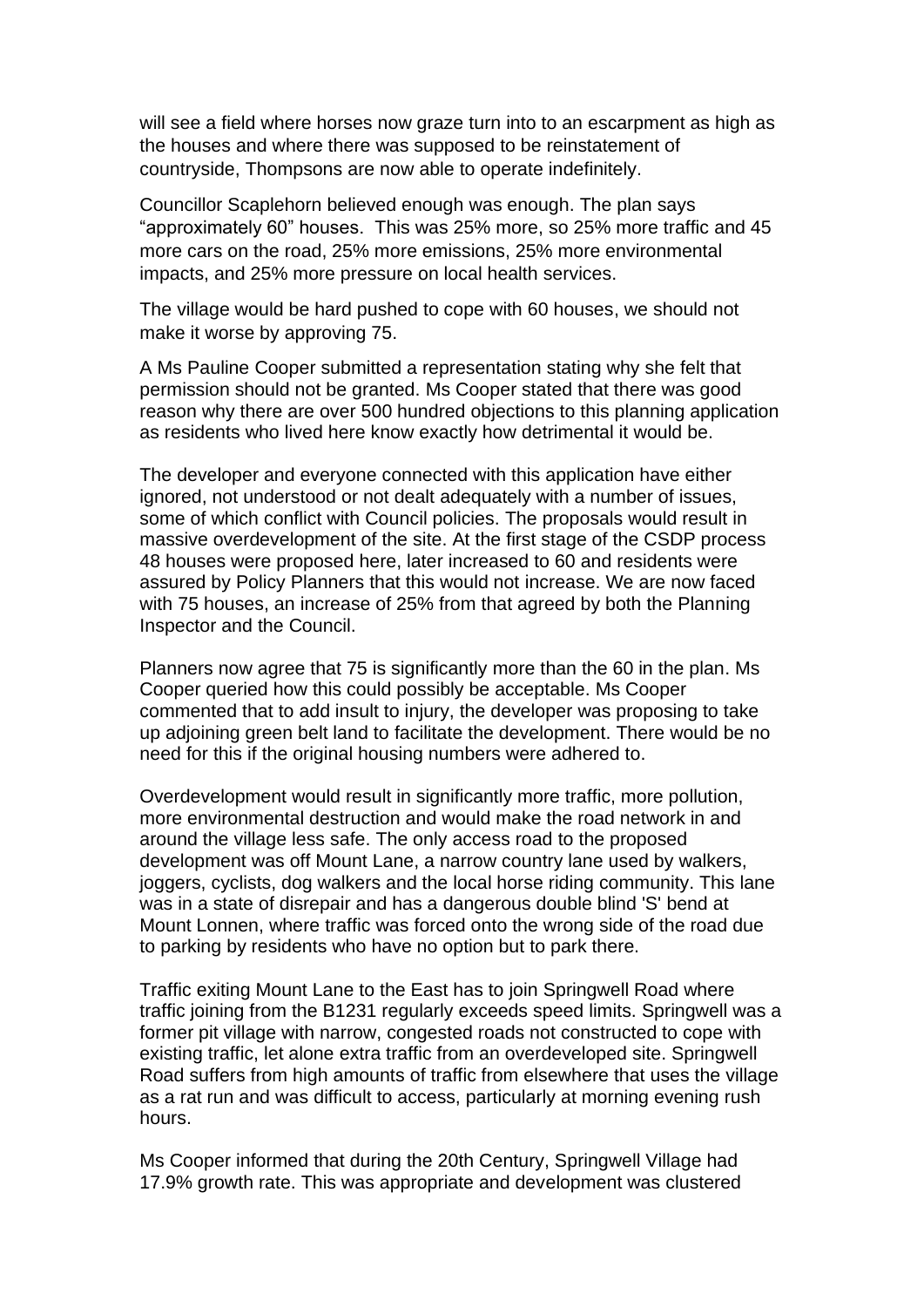around the centre with great public transport and positive impacts on the local community and services. This proposal was outside the established curtilage of the village and would be the beginning of urban crawl.

The development site was identified on the UK Govt Magic website as being located within a Site of Special Scientific Interest Impact Risk Zone and there were 3 Local Wildlife Sites within 1km of the site. The site was located within/adjacent to a designated wildlife corridor which was afforded protection under local planning policy.

Ms Cooper queried what was the point of Sunderland Council's Climate Emergency Declaration if overdevelopment of this site was allowed and the only mitigation measures offered were a few trees and a meadow. This was woefully inadequate.

Ms Cooper added that residents here have been called NIMBYs. This was absolutely not the case, in fact the recent development of 90 houses by Taylor Wimpey (2015) attracted only 1 objection and that was from Thompsons (Springwell Quarry) who were concerned about the likely complaints arising from a new housing estate on its doorstep.

Ms Cooper asked that the planning committee to listen to the voices of residents who actually live there and understand their area and its problems far better than developers and consultants whose sole interest was in making money. They would walk away from this mess with pockets full of money and leave residents to pick up the pieces.

The Planning Officer advised that in relation to Councillor Trueman's comments on traffic, the site was allocated for approximately 60 dwellings through the Core Strategy adoption process, impact upon local highway networks were considered as part of that process. The impact of 75 dwellings proposed in the application has also been given very careful consideration and the application has been supported by a range of transport assessments and statements. The conclusion reached by Officers was that road network was capable of accommodating the traffic generated by the development and could do so in a safe manner.

In relation to comments on the amount of objections raised, Officers had taken this into account and clearly there was a significant swell of opinion against the development and acknowledge that the vast majority of comments made raised material planning considerations. Officers did consider however, having gone through all the relevant policies of the plan and taken into account all other material planning considerations that the development of 75 dwellings did not create any unacceptable conflict with the policies of the Plan and there were no grounds to refuse the development of 75 dwellings.

In terms of the distribution and location of the affordable housing, the Planning Officer advised that they did have a policy which requests that affordable housing was scattered throughout the development site and the layout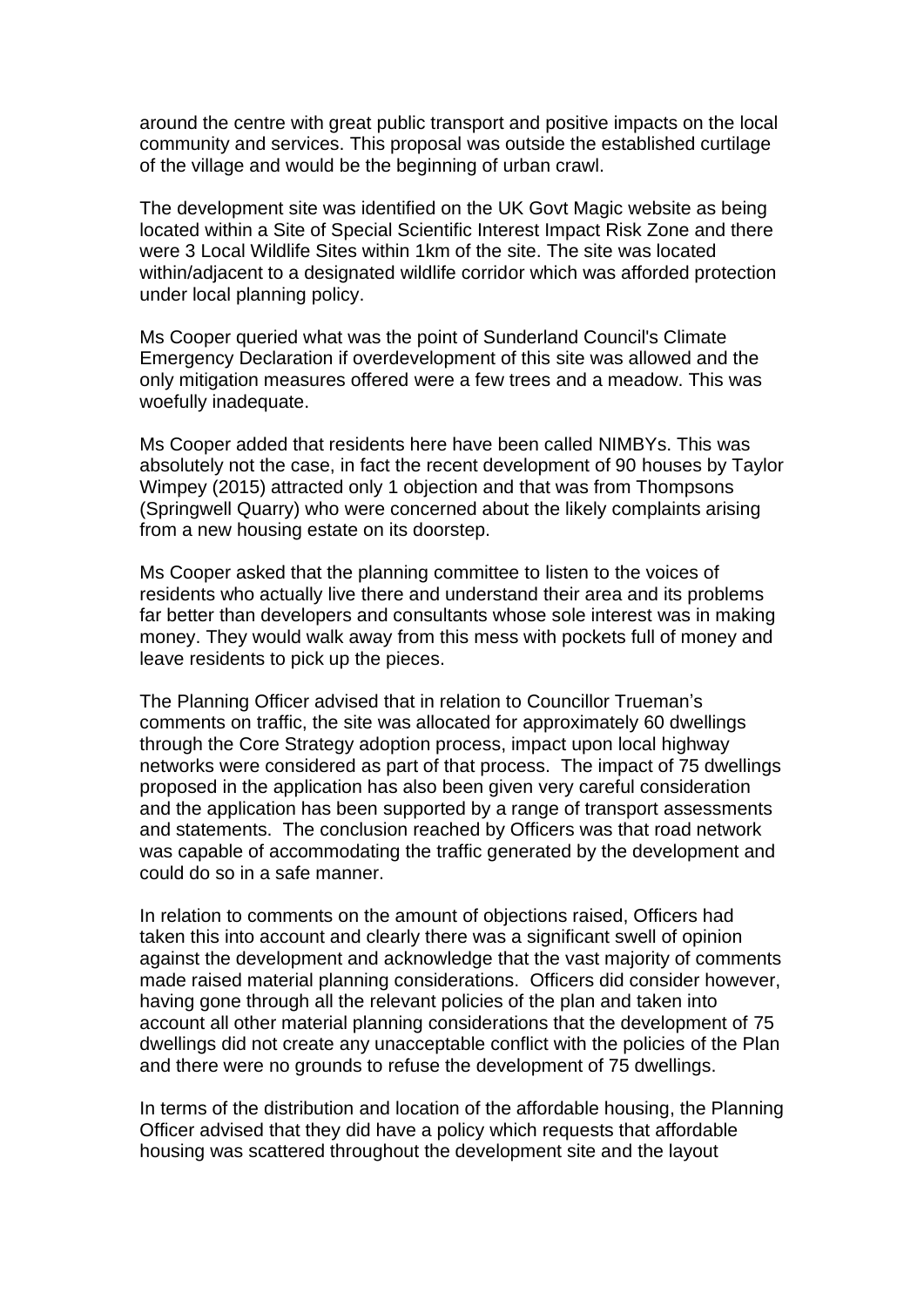proposed does achieve that and Officers were satisfied with the location of affordable housing and type that was to be delivered.

With regards to public transport connections and connections to employment, it was recognised that the bus route along Mount Lane was infrequent but the village itself and the main road was served by frequent bus routes to Newcastle, Sunderland and Washington and the development did provide good connections to the main road through the village. The Planning Officer advised that the Inspector would have taken this into account in accepting that the site could be allocated for development.

In relation to Noise, the planning application had been accompanied by a noise assessment which considered the competing noise environment including the potential impacts from the Quarry and the kennels/cattery which Mr Proudfoot referred to. The assessment actually took into account the assessment that had been submitted in Mr Proudfoot's planning application and the data available from that to assess the likely noise output from that development and in consultation with the Council's Environmental Health Officer considered that the residents of the development would not be unacceptably affected by any noise from sources in the area.

Moving onto concerns over the amount of development that was proposed, the Planning Officer acknowledged that 75 dwellings was greater than the 60 approximated in the Plan but Officers had considered the plans with the Council's Urban Design and Landscape Officer and they were of the view that the quality of the development was good, it was not a great density of development for the site and the landscaping that would be provided would be of good quality.

With regards to incursion into the greenbelt, the Planning Officer advised that it was inevitable that the development would have to include some greenbelt land to create the road connection down to Mount Lane as that land crossed by the road remains within the greenbelt and the same applied to the footpath connection to the north so any planning application that was to come forward, the site would always have to include some elements of greenbelt land in order to provide the appropriate road and footpath connections. Officers had considered the proposals which affect greenbelt land in detail against national planning policy framework polices in relation to greenbelt development and have found that the elements of the development which were within greenbelt were not inappropriate development and there was no conflict with greenbelt policy.

The Planning Officer also wished to point out that the land that was affected by the greenbelt development would stay within the greenbelt and would retain its protected status and there wouldn't be any change which would mean that no future development within the greenbelt would be looked upon more favourably and would still be subject to the same greenbelt policies which are very restrictive in terms of new development.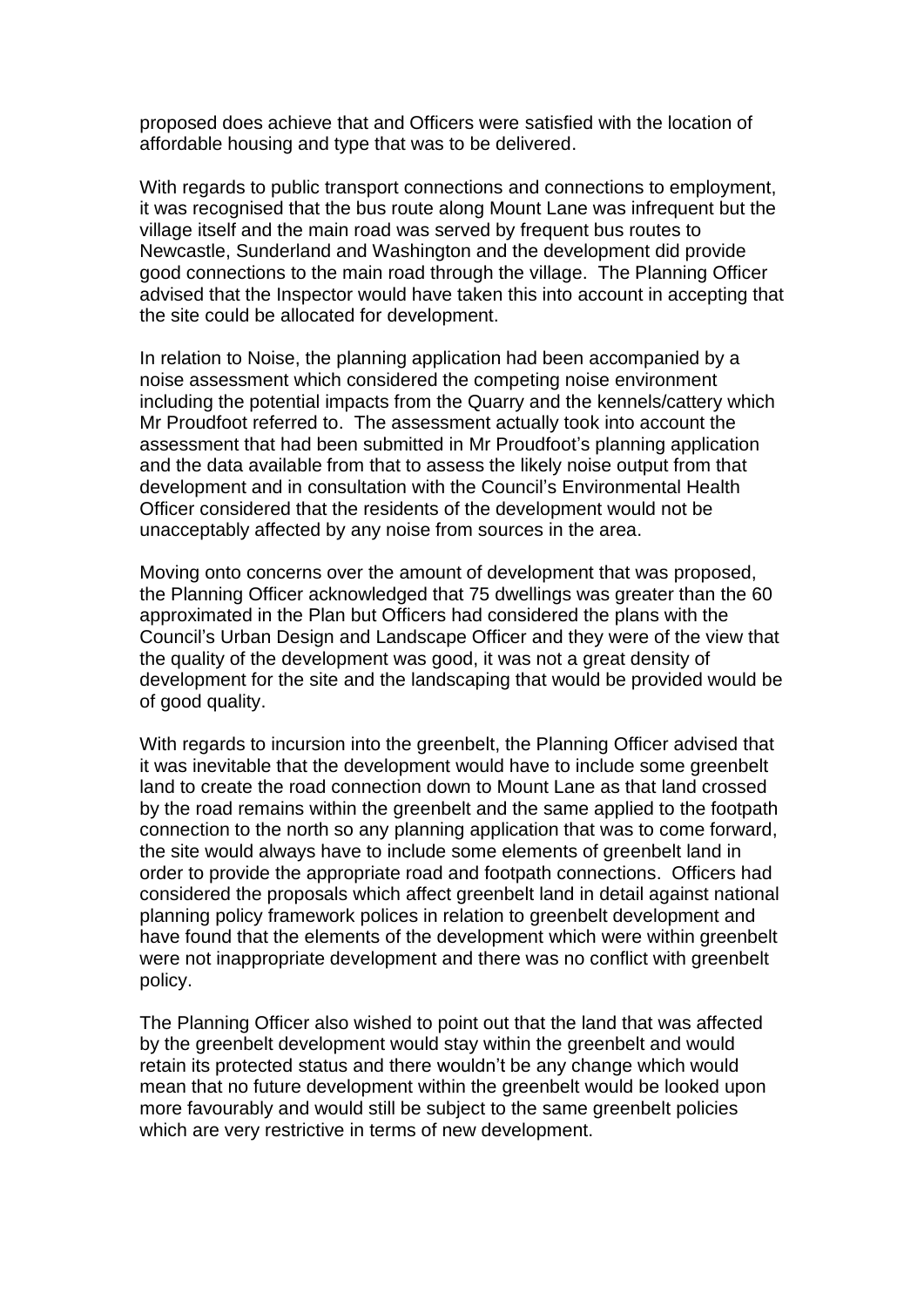In relation to flood risk/flood defences, the development was accompanied by a comprehensive sustainable drainage strategy and the Planning Officer confirmed that this did take into account the sustainable drainage strategy that had been agreed for the reservoir development and it also incorporated measures which had been mentioned by objectors. There had been a flood defence scheme installed by the Council and the development proposals do incorporate those to ensure that those properties would be acceptably protected from additional flood risk and the proposal had been considered in detail by the Councils Flood and Coastal Team, the lead Local Flood Authority and they have accepted that the Sustainable Drainage Scheme accompanying the application was acceptable and ensured the scheme wouldn't materially increase the risk of flooding elsewhere.

In terms of air pollution, the Planning Officer informed that an air pollution/air quality assessment was submitted with the application which was reviewed by the Councils Environmental Health Officers and the conclusions of those were acceptable and the development would not hit any unacceptable triggers with regards to air quality.

The Planning Officer referred to questions over need for this development and its position within the Councils five year housing supply and advised that the site was coming forward earlier than envisaged but that was not a concern in terms of the housing delivery chain of sites for the Council.

Representations were made querying if an Officer had visited the site, the Planning Officer advised that as the case officer for the planning application, he had visited the site many times and had a full understanding of the site and knew Springwell Village well through his experience of working for the Council.

With regards to ecology, as was set out in the main report, the application would deliver a biodiversity net gain and there wasn't a SSSI within the vicinity of the site, the nearest site was Penshaw, so it could not be concluded that the development would affect a SSSI. It was recognised that there could be impacts upon the local wildlife site and wild ponds so the developer was to make a financial contribution to manage and mitigate those impacts.

The Highways Officer advised that the traffic impact from this development was fully considered during the examination of the Councils Core Strategy, this examination concluded that the majority of traffic from this sites location would route to the south, the A1 and A194 with little traffic actually going though the village and this resulted in the Inspector concluding that it would be an acceptable impact in terms of the proposed development and the Inspector subsequently allocated the site for use.

As to the addition of the 15 dwellings, these would generate an approximate 7 additional trips in each of the morning and evening peak hours, again the majority of these would route to the south and the A1 and A194 and it was concluded that this would not result in an adverse impact on the local road network.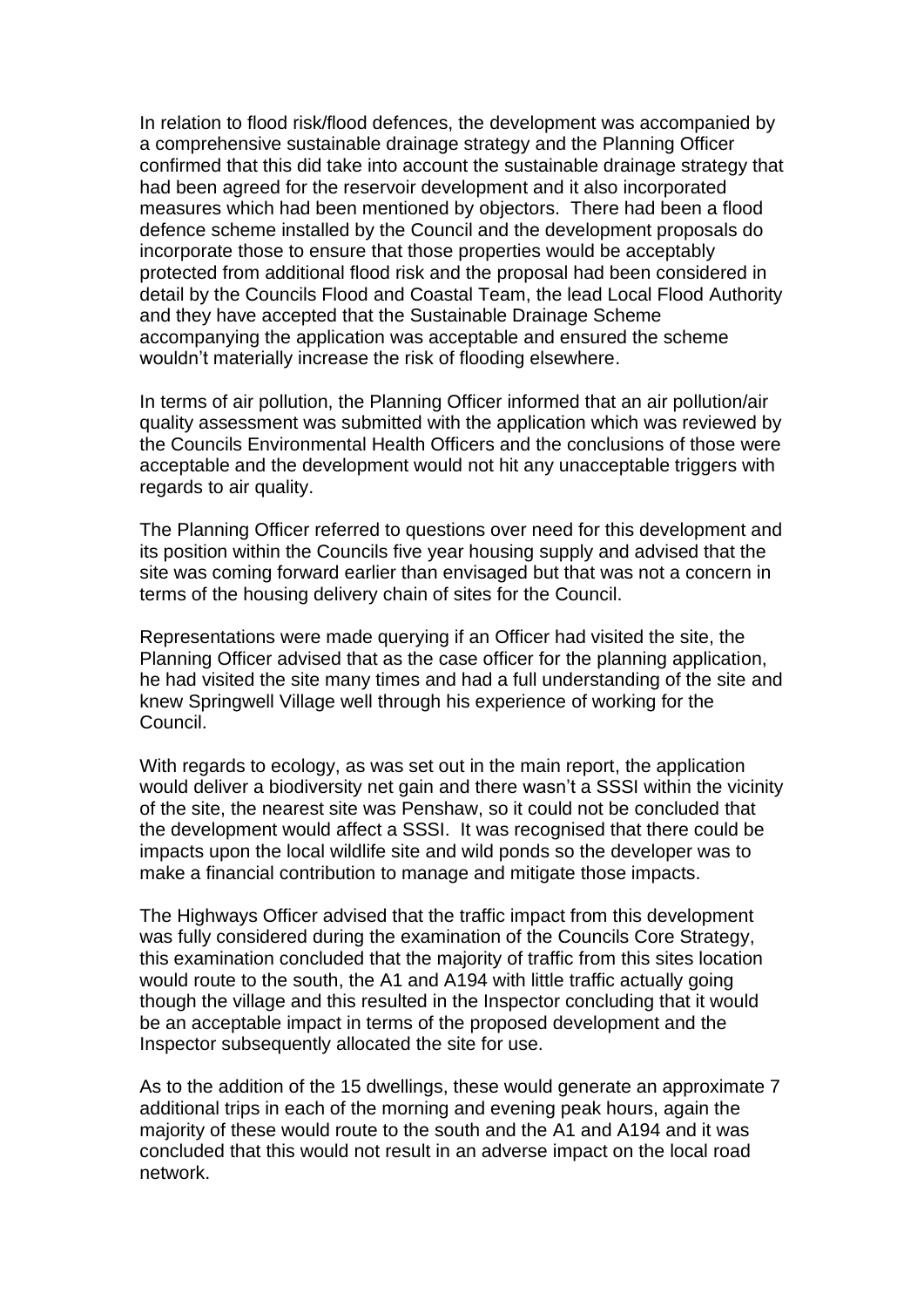The Highways Officer referred to the use of Mount Lane, which was considered by the Inspector who concluded that it was acceptable for use as access to be provided and was therefore proposed as part of the application and officers fully accept that.

The Flood and Coastal Group Engineer advised the Committee that they had assessed the flood risk for the scheme, both for the existing houses and the proposed dwellings. The flood prevention measures that were installed a number of years ago, the developer has taken on board and proposed to move the protection to the west of the site so the new and existing homes would still remain protected to the 1/100 plus 40% climate change so he did not envisage any future flooding.

The Chairman introduced Mr Tom Baker, the Agent acting on behalf of the applicant who wished to address the Committee to inform of the benefits of the development. Mr Baker commented that Members had heard the Officers recommendation for approval and will have read the reasons for this as detailed within the report. Mr Baker commended the Planning Team for working with them to achieve a scheme which delivered real benefits for Springwell Village and the local area.

Mr Baker advised Homes by Esh were a local housebuilder, based in Durham with a proud record of building high quality homes across the North East. Their application before the Committee sought to deliver 75 homes including 15% affordable homes for local people. The application was submitted in full with detailed design matters for review.

In terms of the principle of the development, this was an allocated site within the Council's Core Strategy which was released from the greenbelt for the specific purposes of meeting the housing need of Springwell Village and the immediate local area. Whilst this scheme would deliver more homes than the indicative approximate number in the plan, the case officer concluded that the site could deliver 75 dwellings and still meet all of the policy requirements of the Core Strategy. More than that, the increase in units would mean more benefits such as more affordable housing and more financial fiscal benefits such as new homes bonus and Council Tax.

Mr Baker commented that at the Core Strategy stage there wasn't the same level of design, detail and information that we now have which demonstrated that the scheme could accommodate 75 dwellings.

In terms of the detail, there were no objections to this scheme from any of the expert Officers, including design, landscape, highways, housing, drainage, ecology, heritage and environmental health. Indeed there were no technical objections to the scheme from any officers or any external consultees. Historic England and the Councils Build Heritage Officer had confirmed the scheme would not harm the setting of nearby Bowes Railway.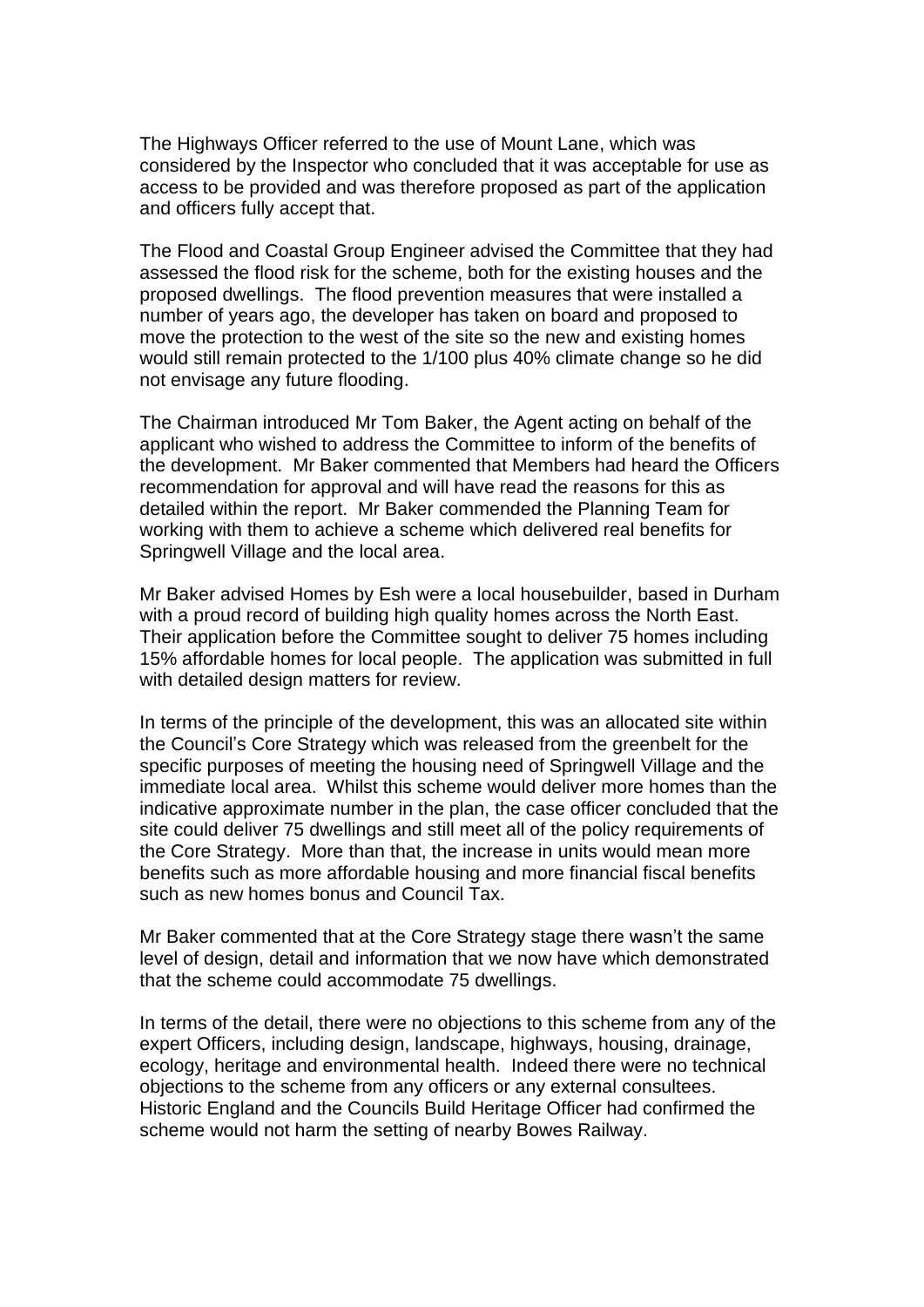The Council's Landscape Team considered that the scheme provides a Core Strategy compliant level of open space and appropriate landscape buffer to the west and to the south with no inappropriate impact on the greenbelt.

The Urban Design Officer concluded that the housing mix, design and layout was in line with Core Strategy Policy and the Council's Ecologist had welcomed the schemes delivery of biodiversity net gain meaning the development of this site would improve biodiversity in Sunderland.

The Local Lead Flood Authority has confirmed that the scheme was acceptable in terms of surface and foul drainage, water treatment and flooding. The Highways Authority have confirmed that the scheme would generate acceptable low levels of traffic and provide access to sustainable modes of transport whilst contributing towards facilities such as bus passes for residents.

Mr Baker commented that in summary this application would deliver both market and affordable housing in a well landscaped environment on a site that was released to meet the housing needs of Springwell Village. They recognise the strong feelings of some objectors however the Core Strategy's Plan meeting housing needs across Sunderland includes the delivery of this site and this was a hugely important consideration.

Mr Baker wished to stress that the Councils housing requirement was a minimum figure, not a maximum figure and the same applies to allocations within the plan. There was scope following a planning application to scrutinise the level of growth and to conclude that additional homes may be found on certain allocations and that was what occurred on this site.

Mr Baker informed the Committee that this scheme would deliver significant financial benefits to the area including supporting approximately 232 jobs across the lifetime of the project and construction, £85,000 in annual tax income, £590,000 of New Homes Bonus, £997,000 of retail spending with a proportion retained int the local area as well as contributing towards Springwell Ponds Ecological Site.

Councillor Armstrong commented that we had to weigh up what was more important and queried if the Climate Emergency didn't matter anymore. We have discussed if the development meets economic growth, The Housing Plan was developed a number of years ago and we have had Brexit and COVID since then so the economic landscape was completely different now. Referring to comments about meeting the needs of Springwell Village residents and Councillor Armstrong queried if more houses was what they need and was the growth prediction still on course to justify all these houses to be built upon greenbelt land.

Councillor Armstrong referred to the figure of 232 jobs coming to the area and queried how many of those would be for people living in Springwell, Washington or Sunderland. This was a prime piece of land and he couldn't blame developers for wanting to build there but he questioned whether we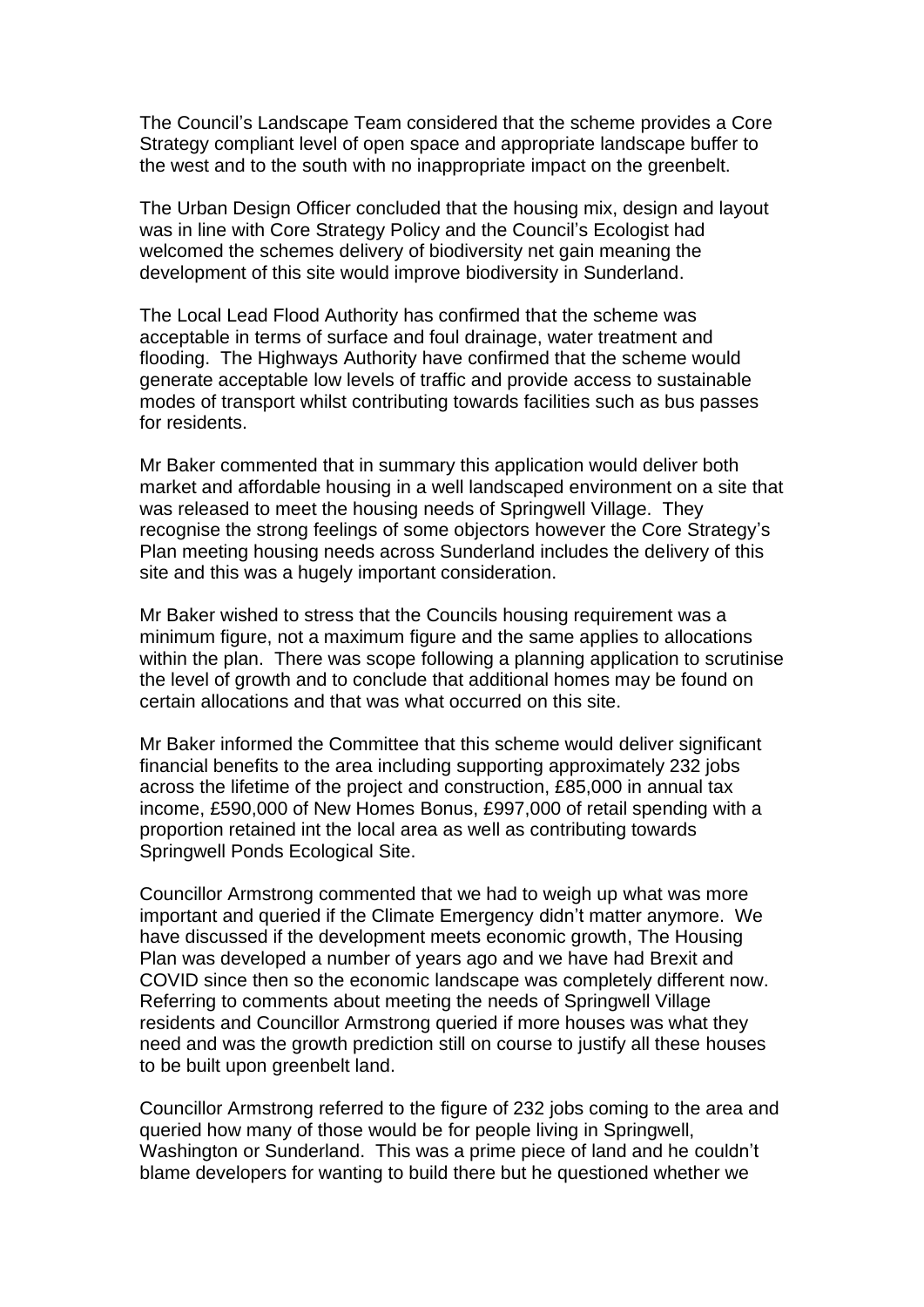would regret this development as it was a particularly bad area for flooding and he had witnessed this himself and it could only get worse as climate change worsened.

In response to Councillor F. Miller's enquiry over the style of home proposed and if they were considering using different types of boilers to gas for instance and also solar panels on roofs, Mr Morris from Homes by Esh advised that as the developer they would be building to current building regulations 2012 which stated that gas boilers were efficient to use, until the building regulations change again, which was envisaged to be implemented in the end of 2022 where gas fossil fuels would be preferred so depending on the start of the scheme on site, potentially if there was a late start these could be used but it was the aim to follow the current regulations.

With regards to solar panels, the 2022 regulations was pushing for renewable sources, not just solar panels. In terms of car charging points these weren't something as a developer that they currently install as current regulations don't ask for that so wouldn't be part of this scheme at the moment but if the 2022 regulations do ask for this then they would adhere to that.

Councillor F. Miller suggested that in light of comments made about climate change that the developer give consideration to such proposals if possible.

Councillor Fagan referred to the push for 75 dwellings rather than the 60 stated within the Plan and enquired if it was revised and permission granted for only 60 properties, would this development become financially unviable or could they still make it work on 60 houses.

Mr Baker advised that the application was in front of Members for 75 homes and this number was not plucked out of the air, it was a number derived through careful consideration of the on site constraints and opportunities through the size of the site as well as through external considerations and the surrounding road network. All of these matters pointed towards a number of 75 so that was what they considered to be an appropriate level of growth and all of the Council's Officers had concluded that the site and the surrounding area in terms of infrastructure could accommodate 75 units.

Mr Baker commented that in terms of the 60 units stated in the local plan, there was very little technical information that went into that and his understanding was that there had been a little bit of high level design work that had dictated that but ultimately it wasn't based upon a commercial consideration of the site in terms of what the market would ultimately deliver in that area, nor was it based on any detailed technical studies of the site and surrounding area which this application was based on. The number of 75 dwellings number was based on a whole host of additional information that wasn't available at the time of the Core Strategy, furthermore it has been deemed to be an acceptable number as per the Council's technical Officers.

Having been put to a vote, with 4 Members voting for and 3 Members voting against it was:-